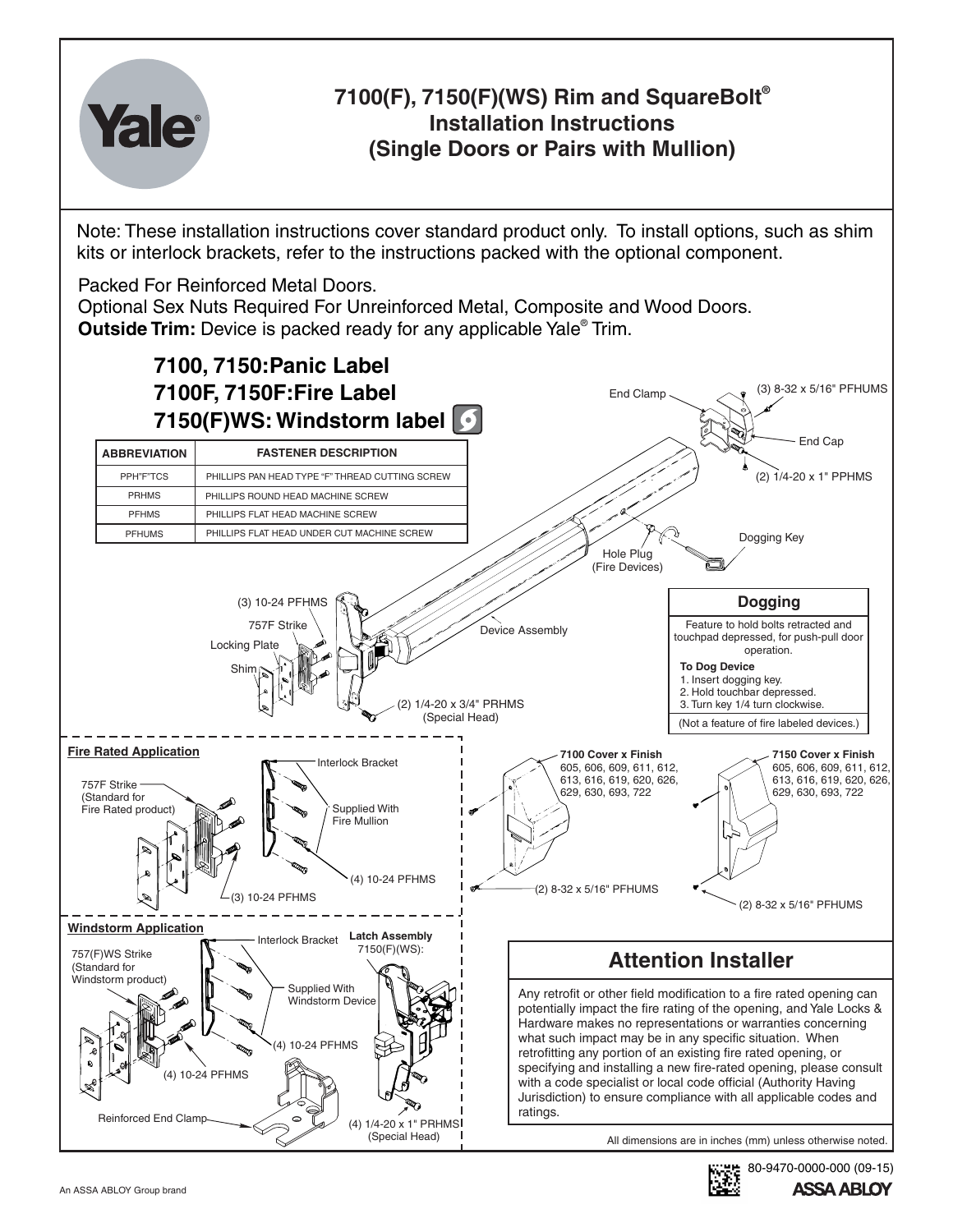

80-9470-0000-000 (09-15)**ASSA ABLOY**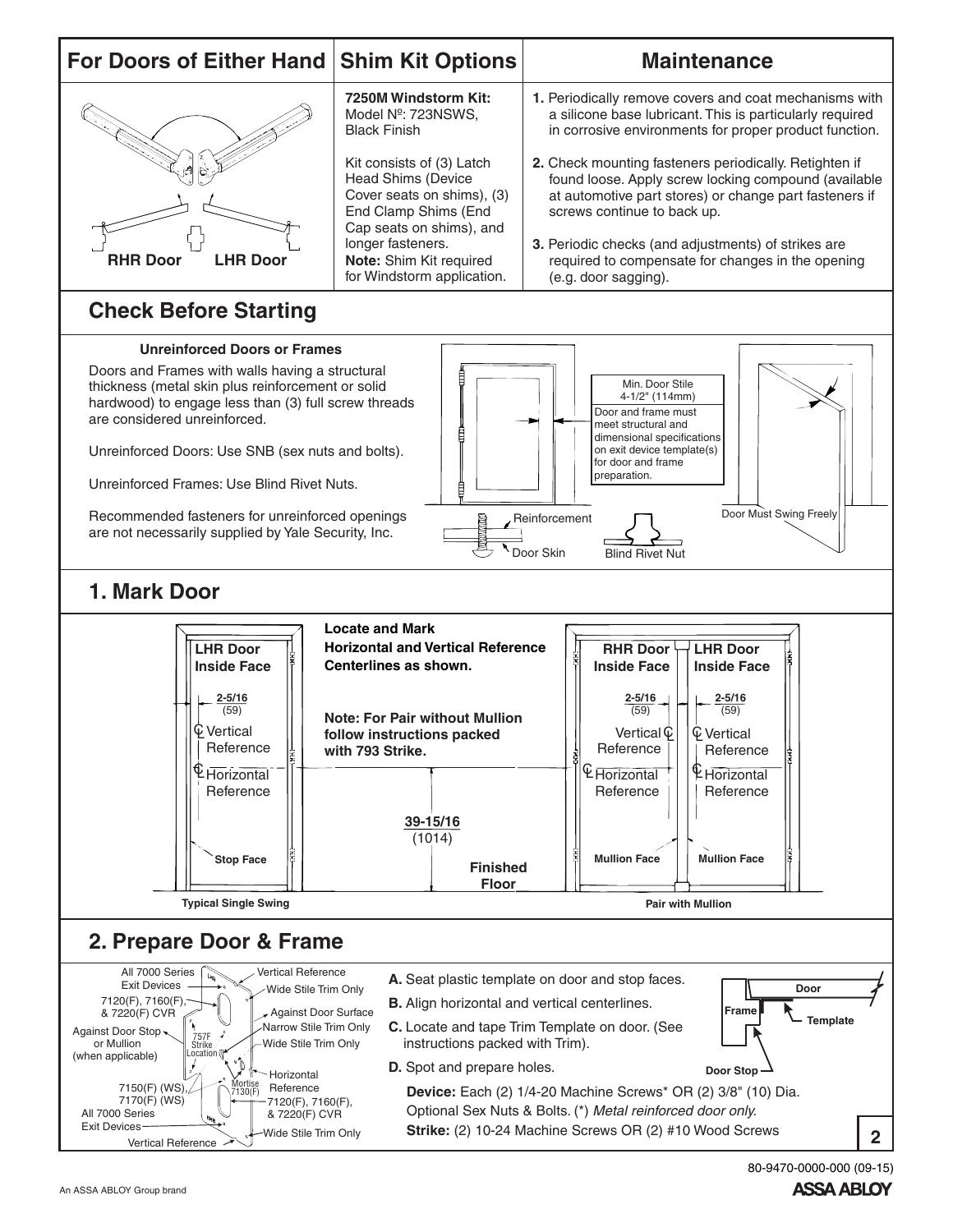